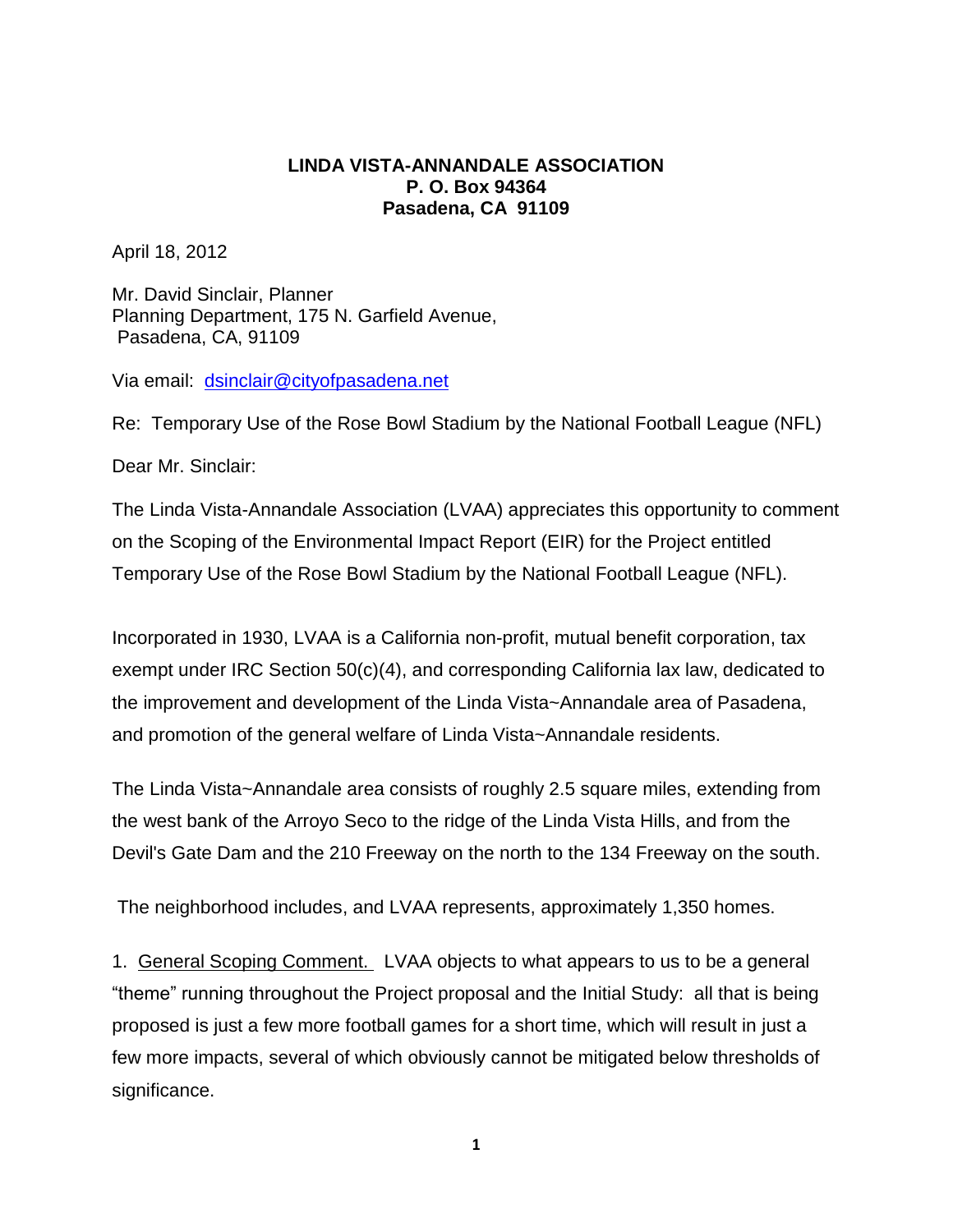In our view, doubling the number of Rose Bowl Area Displacement Events to accommodate primarily the National Football League (NFL) for five (5) years will result in environmental effects, individually and cumulatively, at the highest t levels of significance impacting the Central Arroyo, the balance of the Arroyo Seco, all the neighborhoods adjacent to the entire Arroyo Seco, and, the entire City of Pasadena and adjacent jurisdictions.

Describing the Project as continuing for "up to" five (5) years, and, therefore, continuing for merely a short time, is no help. The scope of the EIR must deal with the "worst case": five (5) years. And, to us, five (5) years: worth of significant impacts might as well be permanent. Five (5) years is not transitory. The significant environmental effects of this proposed project may be permanent and irreversible, and highly destructive of the Arroyo environment, including surrounding and impacted neighborhoods.

Thus, we expect a full and adequate identification of all significant environmental impacts from the proposed project, and, a full and adequate analysis of mitigation measures to minimize the significant environmental effects identified in the EIR.

2. Project Description. LVAA objects to the Project Description as inaccurate and incomplete, and, therefore, legally inadequate.

CEQA law is clear: The project description must be adequate, and as court cases have held, an accurate and adequate description of the project is necessary to describe the scope of environmental review. Further, the entire project being proposed for approval, and not some smaller or component part of it, must be described in the EIR. As courts have held, a complete project description is necessary to ensure that all of the project's environmental impacts are considered and studied.

The "project" is more correctly described as the use by both the NFL as an entity, and an NFL team, of the Rose Bowl Area for thirteen (13) NFL football games per year over five (5) years, together with all the detailed requirements of the NFL and the identified team arising out of this use.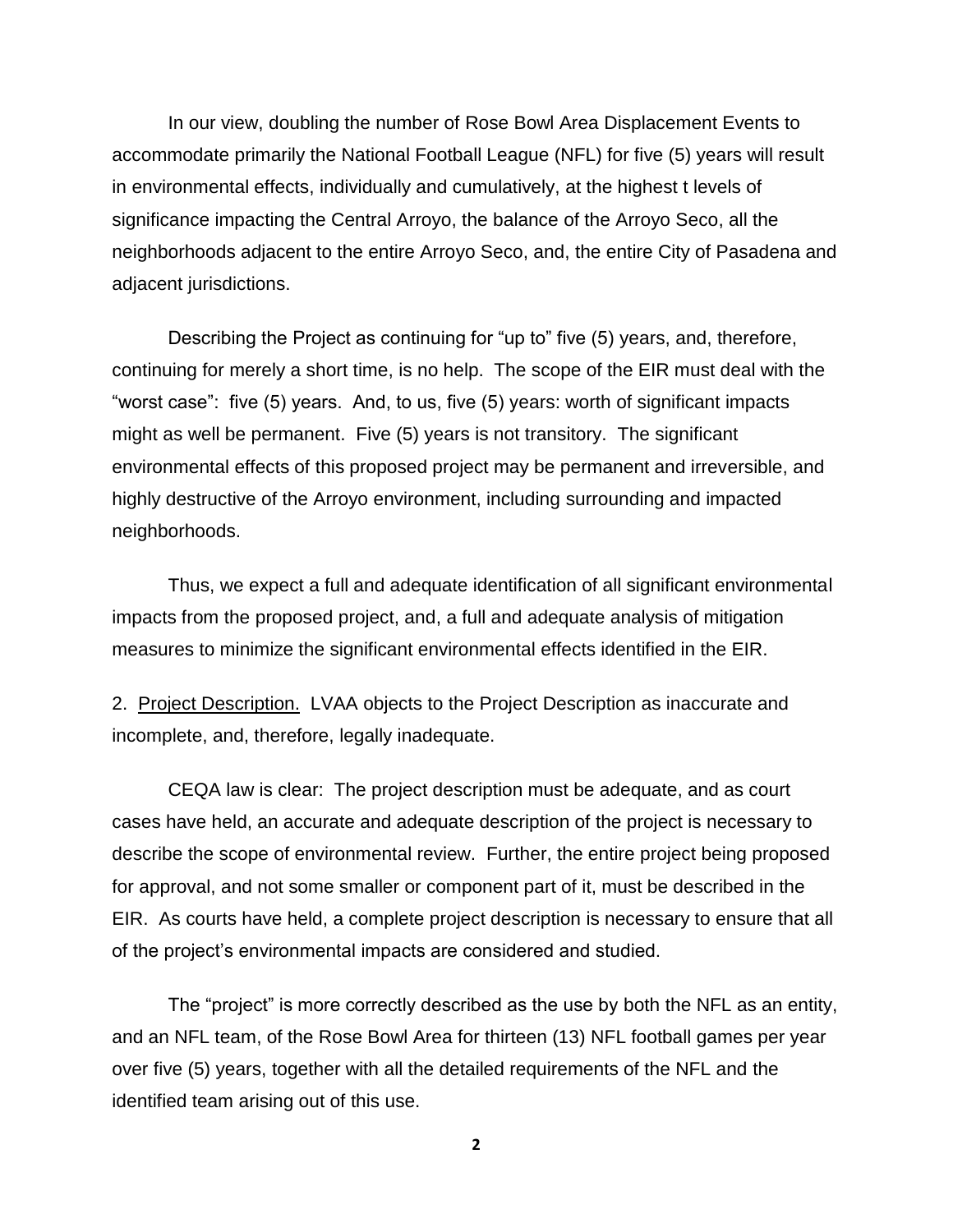Without a "term sheet" or list of "deal points" of NFL and NFL team requirements, how is it possible to know the scope of environmental review required to ensure that all of the proect's environmental impacts are considered and studied? Would, for example, the NFL and the NFL team require changes or improvements to: the remodeled Rose Bowl; the Rose Bowl Area, including Area H and the adjacent or nearby paved parking areas; the Golf Courses, including portions of the Golf Courses used for game parking; ingress and/or egress to and from the Rose Bowl Area, including public streets; security measures resulting in further displacement of recreational users; location and/or installation of a practice field; installation of retail outlets; or, installations of NFL advertising and promotional banners and similar visual materials? Reference is made to the 2005/2006 list of "deal points" for the prior permanent NFL proposal for other examples of NFL required physical impacts on the Rose Bowl Area, the Arroyo and other adjacent areas.

Amendment of the Arroyo Seco Public Lands Ordinance to increase the number of Displacement events to 25 is just one portion of the project. Without detailed knowledge of what the NFL and an NFL team will require, the project description is incomplete, and, essentially, the project is speculative and the project description inadequate.

One portion of the Project Description does not pass the test of comment sense, and that is the assertion that the RJ Canning Flea Market/Swap Meet and Area H activities would "continue to be held." The Swap Meet, an extremely large event drawing attendance from all over Southern California, is held one Sunday each month beginning (after a set-up period) at 7:00 A.M. in the morning and continuing until 3:00 P.M. in the afternoon (followed by a take-down period). The Swap Meet event takes place throughout the Rose Bowl stadium Concourse and includes selling areas taking up all of Lots F and K. All of the remaining parking areas in the Central Arroyo (exclusive of the Golf Courses) are fully parked for Swap Meets, and parking typically spills into surrounding neighborhood areas. How could any NFL Sunday set-up, game, and take-down activities take place in competition with the Swap Meet? It is clear that the Swap Meet would be completely "Displaced" on NFL game Sundays.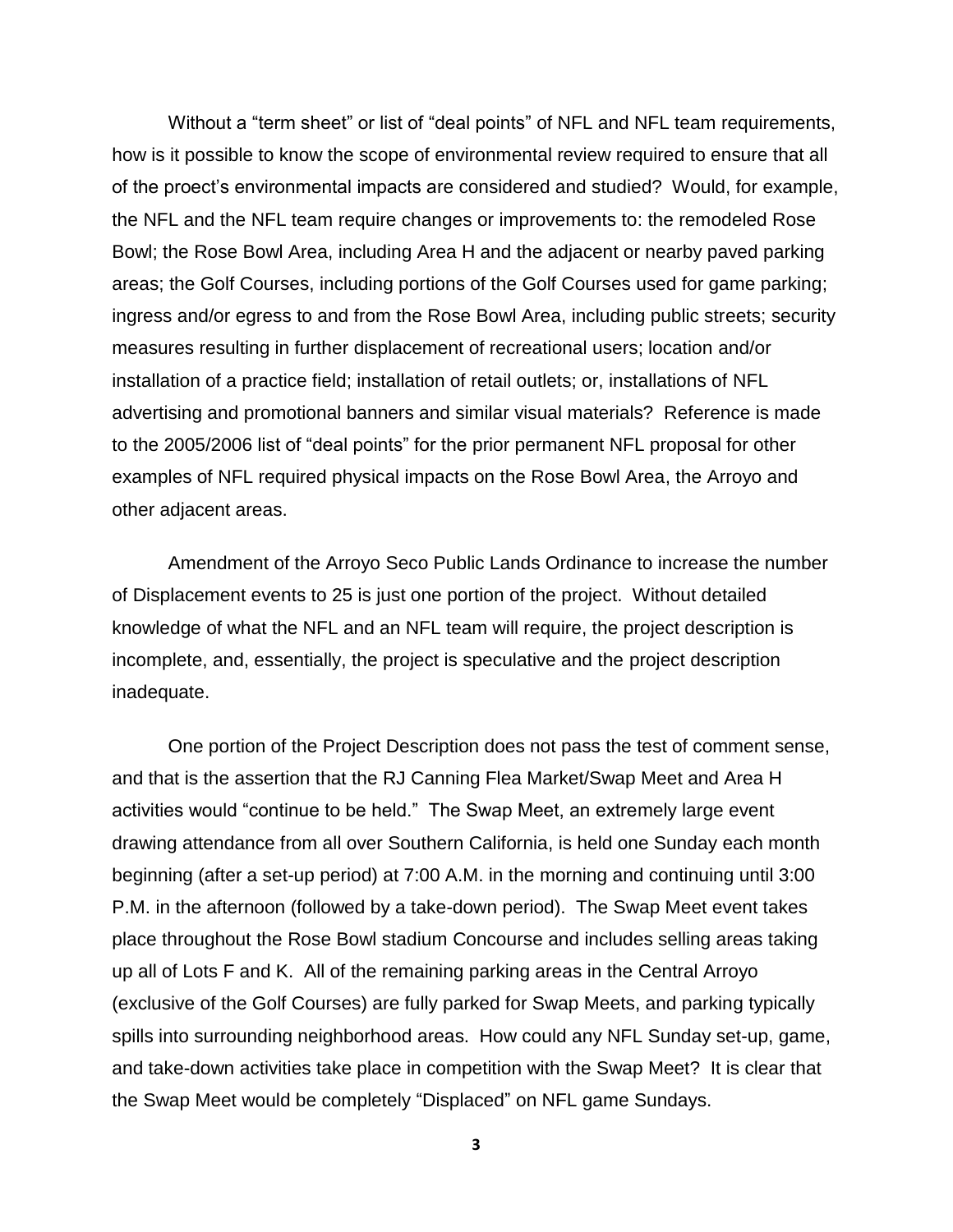3. Recreation. The Initial Study correctly recognizes that Displacement of active and passive recreational uses will be significant. In our view, Displacement will take place throughout the Arroyo, including on a cumulative basis. Further, a number of recreational uses take place throughout the Arroyo without any "border" limitations, such as walking, hiking and equestrian activities. In fact, the entire Arroyo is recognized as one coordinated planning area and one environmentally sensitive area as reflected in the Arroyo Seco Master Plans, which were evaluated under a single Master Environmental Impact Report certified in February, 2003.

It is LVAA's opinion that significant Arroyo Recreation impacts, including cumulative impacts, and, a full and adequate analysis of mitigations, cannot be adequately understood and studied without a Baseline Study of all current actual, not estimated, Arroyo recreational users. The Baseline Study should include, but not be limited to, the following:

- actual number (and not estimated numbers) of attendees at City Permitted/entitled events, determined from the City Master Calendar, and, including all charitable "Walks", "Runs" and similar activities;
- Kidspace Museum attendance weekdays and weekends, including special events;
- Rose Bowl Aquatic Center attendance weekdays and weekends, including special events;
- RJ Canning Flea Market/Swap Meet attendance, particularly holiday November and December actual attendance numbers. Note: it appears that the entire very large attendance at this event would be Displaced by second Sunday of the month NFL game and related activities;
- Tournament of Roses December Float building and viewing activities actual attendance;
- Brookside Park use over and above City Permitted events, including all casual Park users;
- Oak Grove Park (Hahamongna) casual use;
- Children's Playground use weekdays and weekends;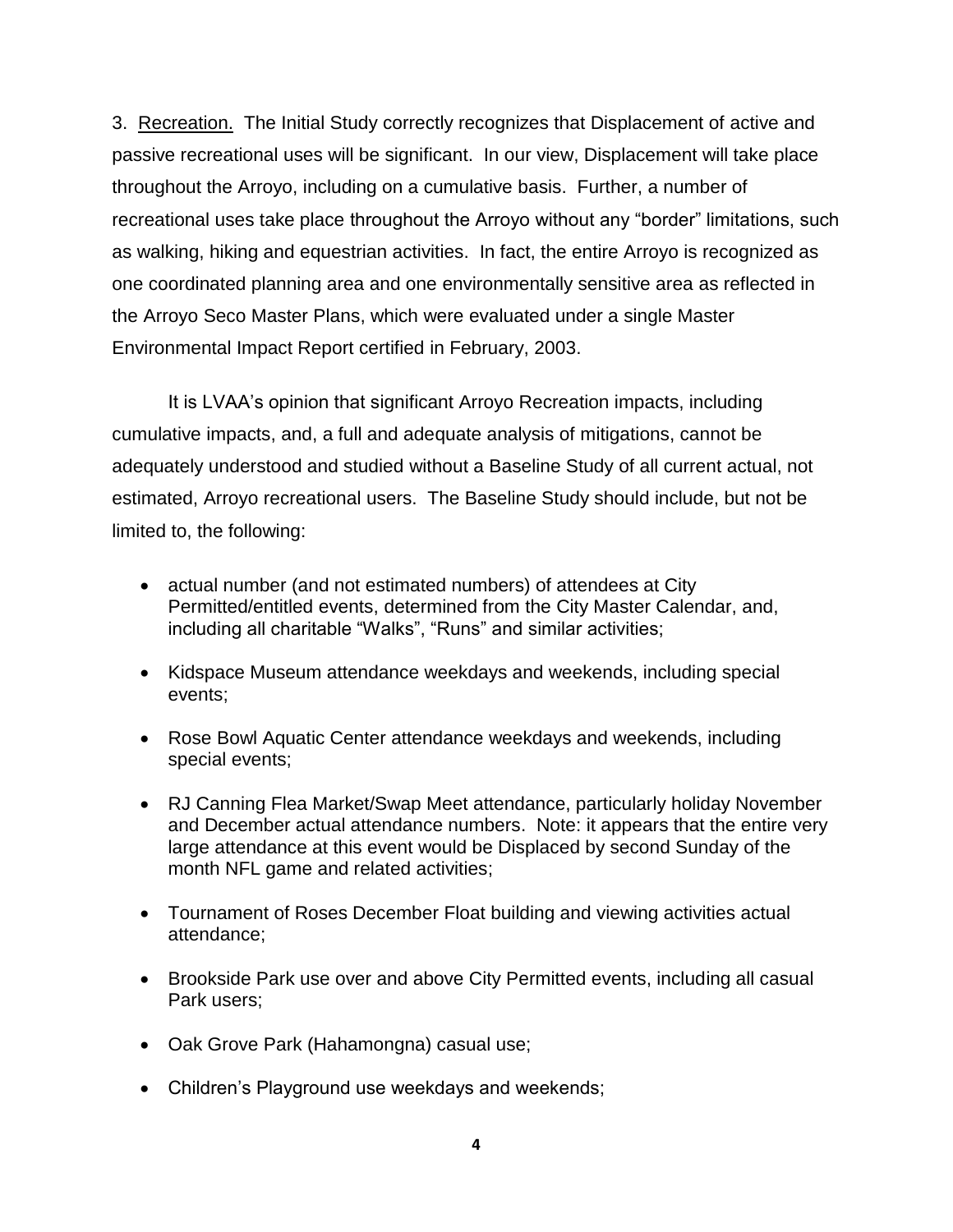- Area H events and uses, including City Permitted use, organized Soccer (AYSO) and similar uses and events, and, casual users such as "pick-up" games and kite flyers;
- Numbers of casual walkers and joggers in and around the Central Arroyo "Loop" and adjacent areas;
- Numbers of Central Arroyo and Hahamongna bicyclists, including casual bicyclists and organized Peloton users;
- Numbers of equestrians throughout the entire Arroyo, including organized groups;
- Numbers of Trail walkers and hikers in, around and through Hahamongna, Central Arroyo and Lower Arroyo trails;
- Numbers of Bird Watchers throughout the Arroyo, including organized groups such as the Audubon Society;
- Analysis of Golf Course (both Golf Courses) users weekdays and weekends, including all special events such as organized Tournaments;
- Brookside Club House users, including organized events, casual diners and other social users, and, Pro Shop users;
- Baseball Field use, including organized events and casual use;
- Tennis Court use, including organized events and casual use;
- Upper Arroyo Disc/Frisbee Golf users;
- Lower Arroyo Casting Pond and Roving Archers use;
- Organized/Permitted use of La Casita del Arroyo (Lower Arroyo);
- Organized and casual recreational use of all other dedicated Park land in the Arroyo, including, but not limited to, an area referred to as "Rose Bowl Park" in the Initial Study;
- Displacement effects and impacts on all other City Parks and recreational facilities, taking into account that City policy for some time has been and is to direct recreational activities from smaller City Parks and facilities to the Central Arroyo;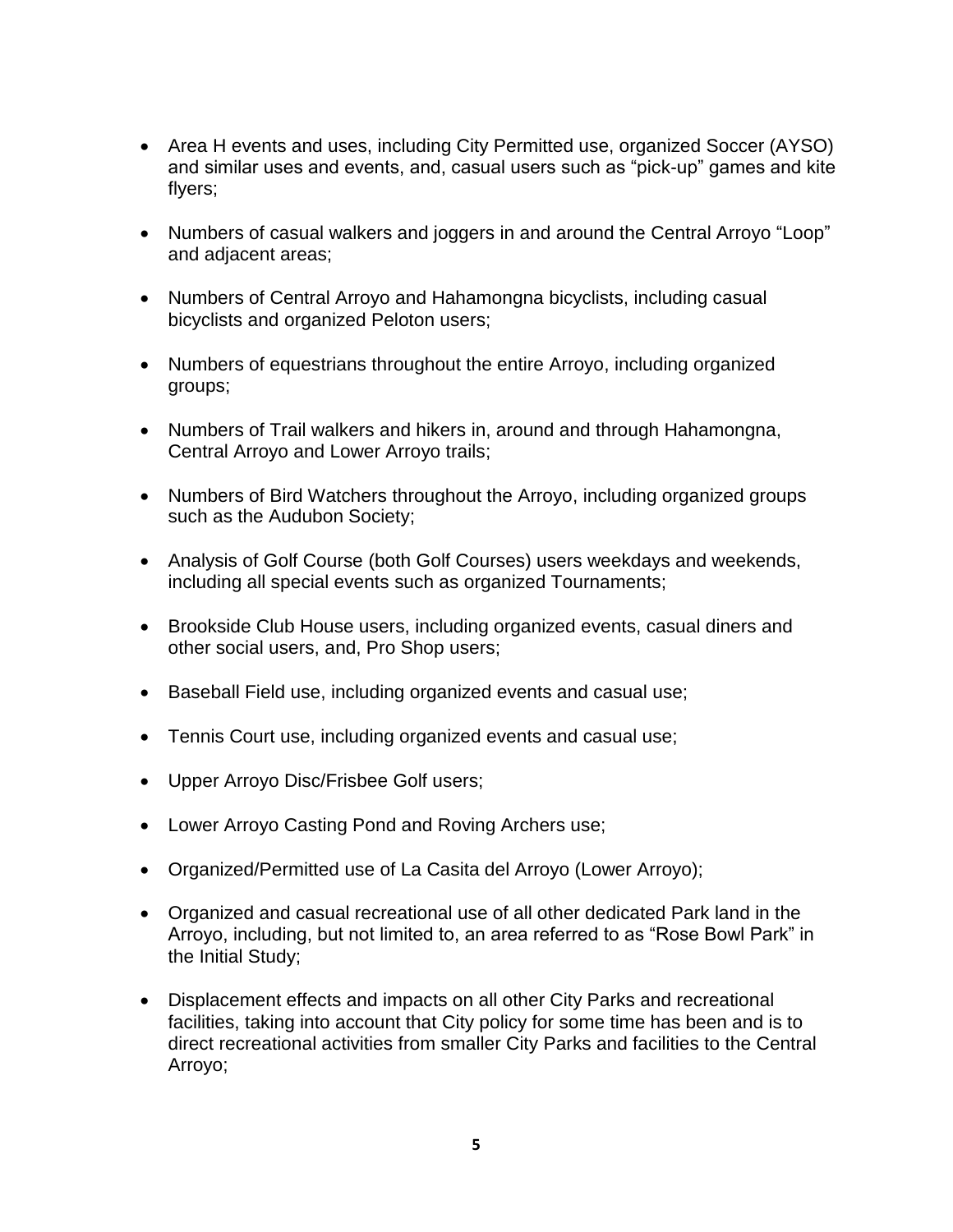For all of the above and all other recreational activities in the Central Arroyo: current parking requirements and actual parking use, and, current requirements and actual use of access to recreational use of the Arroyo through public transport. .

4. Public Services – Parks. The Initial Study correctly identifies the potential impact of the project on Parks as a potentially significant impact. In this connection, it is essential that the EIR study exactly what all the physical impacts of the significant Displacement of Recreation will be on all other City parkland, and include mitigation measures.

5. Cultural Resources. This section of the Initial Study, particularly Section 7.a. concerning historical resources, is in error in two respects: the factual discussion in Section 7.a., and, the conclusion that substantial adverse change to historic resources need not be studied and evaluated in the EIR..

In fact, the entire Central Arroyo is a National Register Historic District, including numerous contributing features such as the Golf Courses and the rock walls. Reference is made to the written comments submitted by Pasadena Heritage for further information and discussion in this regard.

It is LVAA's opinion that significant Central Arroyo Cultural Resources impacts, including cumulative impacts, and, a full and adequate analysis of mitigations, cannot be adequately understood and studied without a Baseline Study of all current National Historic District conditions. As to mitigations, a Conservation Plan should be required by the EIR to establish procedures and techniques to protect the historic status of the District, including all contributing features, in light of potential NFL use and the significant increase in Displacement events. This Conservation Plan should also establish methods for review and approval of all NFL and NFL team required changes or improvements to District features, including, without limitation, mandatory Certificates of Appropriateness as part of any discretionary review approval process.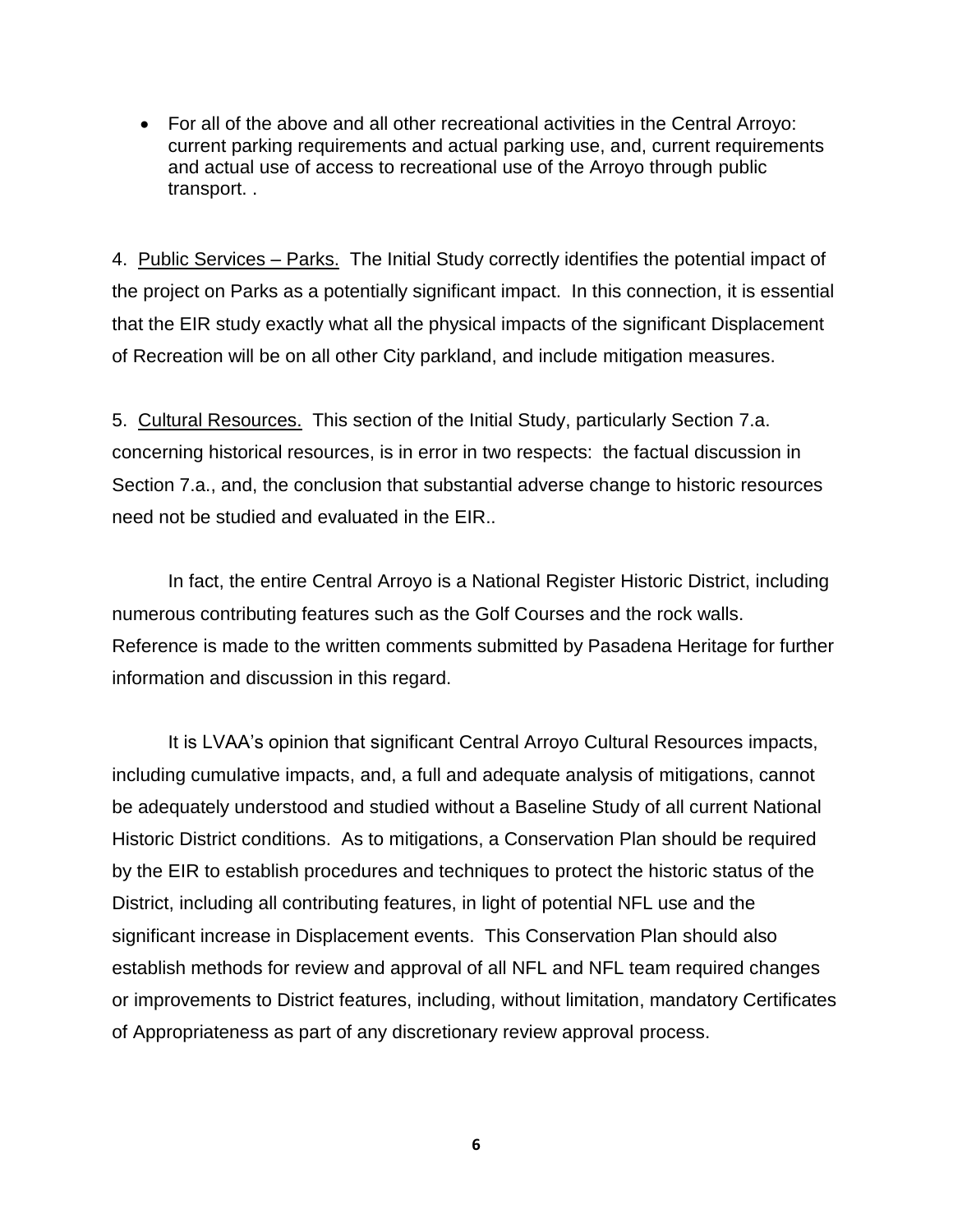6. Hydrology and Water Quality; Aesthetics: Trash. Large events, such as NFL games, and the tailgating that comes with them. Result, literally, in tons of trash, discarded food, paper, cans, bottles, and discarded plastic, and so on. Much of it ends up in the Arroyo flood control channel. In addition, it is common for tailgaters on the Golf Courses to toss their BBQ coals into the flood control channel.

There are two (2) environmentally sensitive natural stream areas south of the Rose Bowl stadium that must be considered for downstream impacts and mitigations:

- The area under the Colorado St. Bridge, which has always been a natural stream, recently was restored to: remove old trash / debris (some left over from bridge rehabilitation activities); remove non-native plant species; improve stream flow; and, promote native vegetation. This area starts under the Holly street bridge and meanders south to the south side of the Colorado St bridge where it is reintroduced to channel.
- Water is siphoned out of the natural stream area discussed above and used to irrigate man-made stream beds in the Lower Arroyo. The man-made streams (an extensive City managed project, funded by BFI) support many mature trees and are gathering and breeding areas for water fowl, particularly ducks.

Anything, including all forms of trash, that ends up in the flood control channel will be deposited in the natural stream areas and contaminate them. Further, ultimate downstream impacts should be considered in that the subject flows ultimately join the Los Angeles River. All Impacts of trash on the natural stream areas must be evaluated and mitigation measures adopted.

As to Aesthetics, the tons of trash which result and will result from doubling the number of Displacement events for the NFL in fact do degrade the Arroyo, including its existing visual character and quality, and the existing visual character and quality of all the neighborhoods surrounding the Arroyo. All Aesthetic impacts of the significant increase in trash over the current baseline must be evaluated and mitigated in the EIR.

7. Land Use and Planning. The Initial Study is in error in that it does not take account all of the layers of adopted Land Use and Planning public policy supporting recreation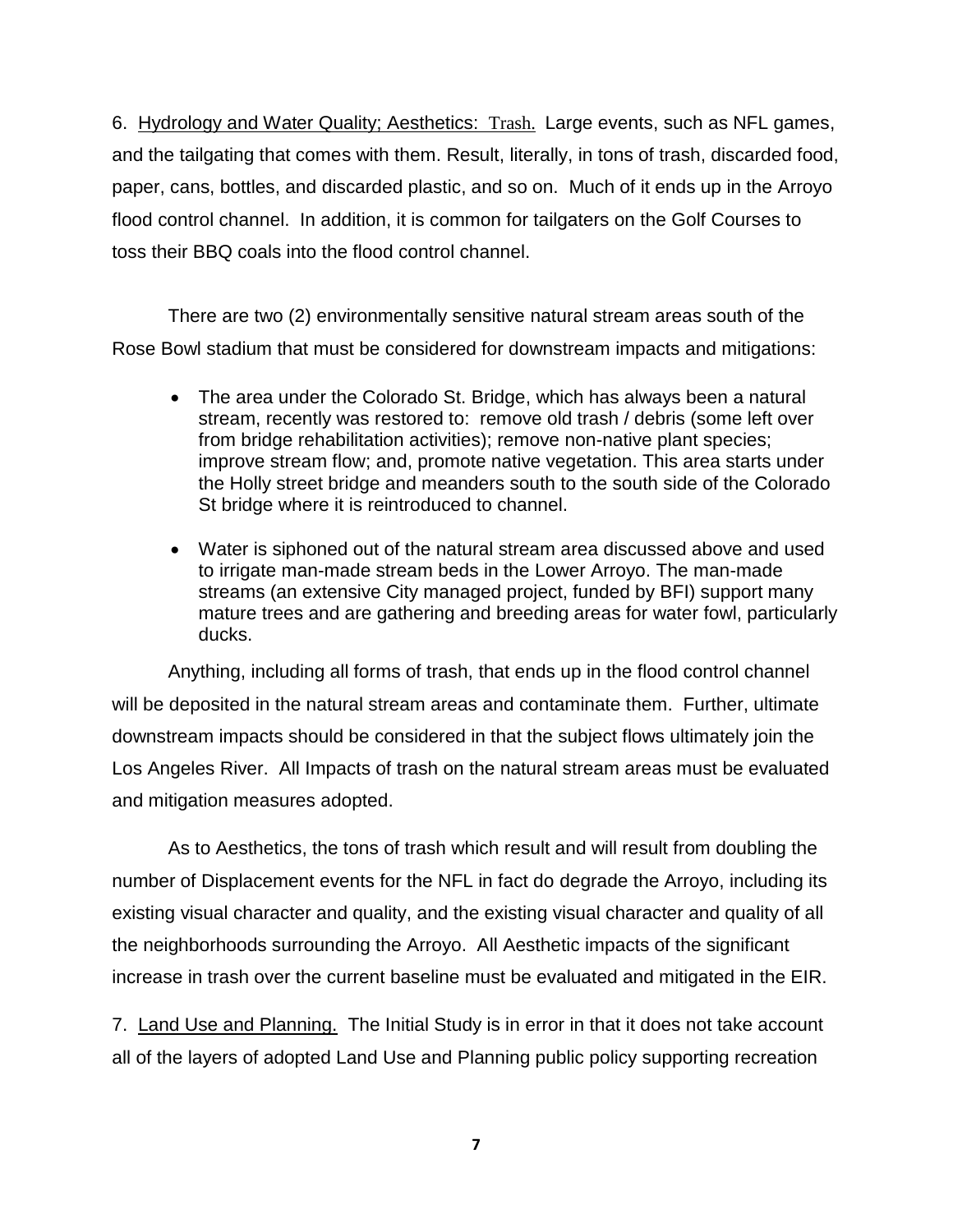and open space as the primary uses of the Arroyo, including the Central Arroyo. All of the following policy documents must be analyzed for conflicts with the proposed project:

- The Arroyo Seco Public Lands Ordinance. This Ordinance focuses on Displacement of recreation, not numbers of event attendees. It also extols the environmental sensitivity of Arroyo areas within its jurisdiction, and, except for the Rose Bowl itself, bans commercial activity in the Arroyo.
- The Arroyo Seco Master Plans, composed of the following four documents: the Hahamongna (Upper Arroyo) Master Plan; the Central Arroyo Master Plan, the Lower Arroyo Master Plan, and Design Guidelines.
- The Green Space, Parks and Recreation Element of Pasadena's General Plan, together with its implementation policy document, the Green Space, Parks, and Recreation Master Plan.
- The recently adopted Open Space and Conservation Element of Pasadena's General Plan.

All of these policy documents recognize the following policy considerations: Pasadena is "under-parked", and parks and open space for active and passive recreation are high priorities for Pasadena's decision makers; the Arroyo Seco is Pasadena's largest open space, and represents a very high percentage of the City's parkland and open space; and, the City is committed to preserving and expanding parks and open space opportunities.

As to NFL commercial activities that normally accompany NFL games, will the NFL require use of any part of the Central Arroyo or Arroyo outside of the Rose Bowl Area on game and non-game days for souvenir retail, tourism, or, other commercial activities? Any such impacts must be studied and mitigated.

At the City's own web site, we find the following summary of recent Urban Land Institute (ULI) activities in Pasadena:

*The [Urban Land Institute \(](http://uli.org/)ULI) visited Pasadena in January 2012 to conduct a Governors Advisory Panel for the 254 acre [Central Arroyo.](http://www.ci.pasadena.ca.us/PublicWorks/Arroyo_Seco/) The study area contained the Rose Bowl stadium, Brookside Golf Course and Clubhouse, Brookside Park, Rose Bowl Aquatics Center, Kidspace Museum, surface parking*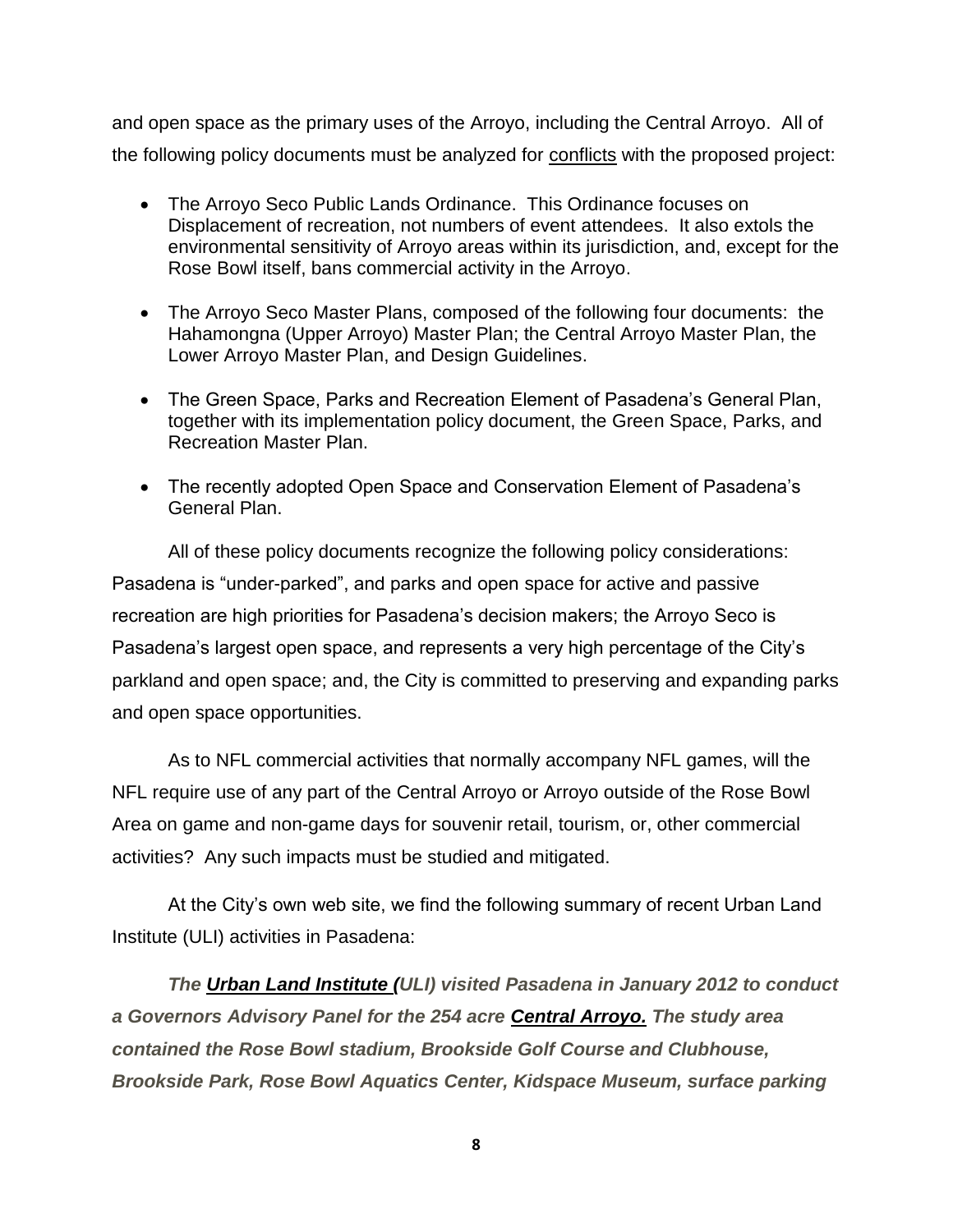*lots and the 3.3 mile recreational loop.* 

*The panel included experts in the fields of planning, landscape architecture and development to study how Pasadena could enhance revenue from the Central Arroyo by creating additional amenities and services for existing users without creating negative impacts. During their visit, the panel toured the area and interviewed stakeholders before brainstorming ideas and developing recommendations. Stakeholders included representatives of adjacent neighborhood groups, a variety of Arroyo users, the business community, Rose Bowl Operating Company (RBOC) Board, city staff and City Council.*

The ULI is generally regarded as a development and business oriented group of planning experts. While its final written report is not yet available, the ULI analyses, conclusions and recommendations are highly instructive, and, are summarized in the Power Point presentation available online and from the City's Planning Department which was presented and discussed at a public meeting.

As to general impressions: the ULI panel concluded as to the Central Arroyo:

- Incredible natural resource in a magnificent setting
- Facility is declining from overuse and lack of appropriate investment
- No comprehensive management plan for prioritizing the use of scarce resources in the Central Arroyo.

The ULI Report includes an analysis of current baseline conditions in the Central Arroyo which should be included in the Baseline and environmental setting portions of the EIR.

The ULI Report also includes analyses of failed, fractured management practices in the Central Arroyo which have resulted in the current degraded physical environmental setting. Further, ULI concludes that the entire Central Arroyo should be analogized to Central Park in New York City, and placed into a new Central Arroyo Conservancy, similar to the current Central Park Conservancy.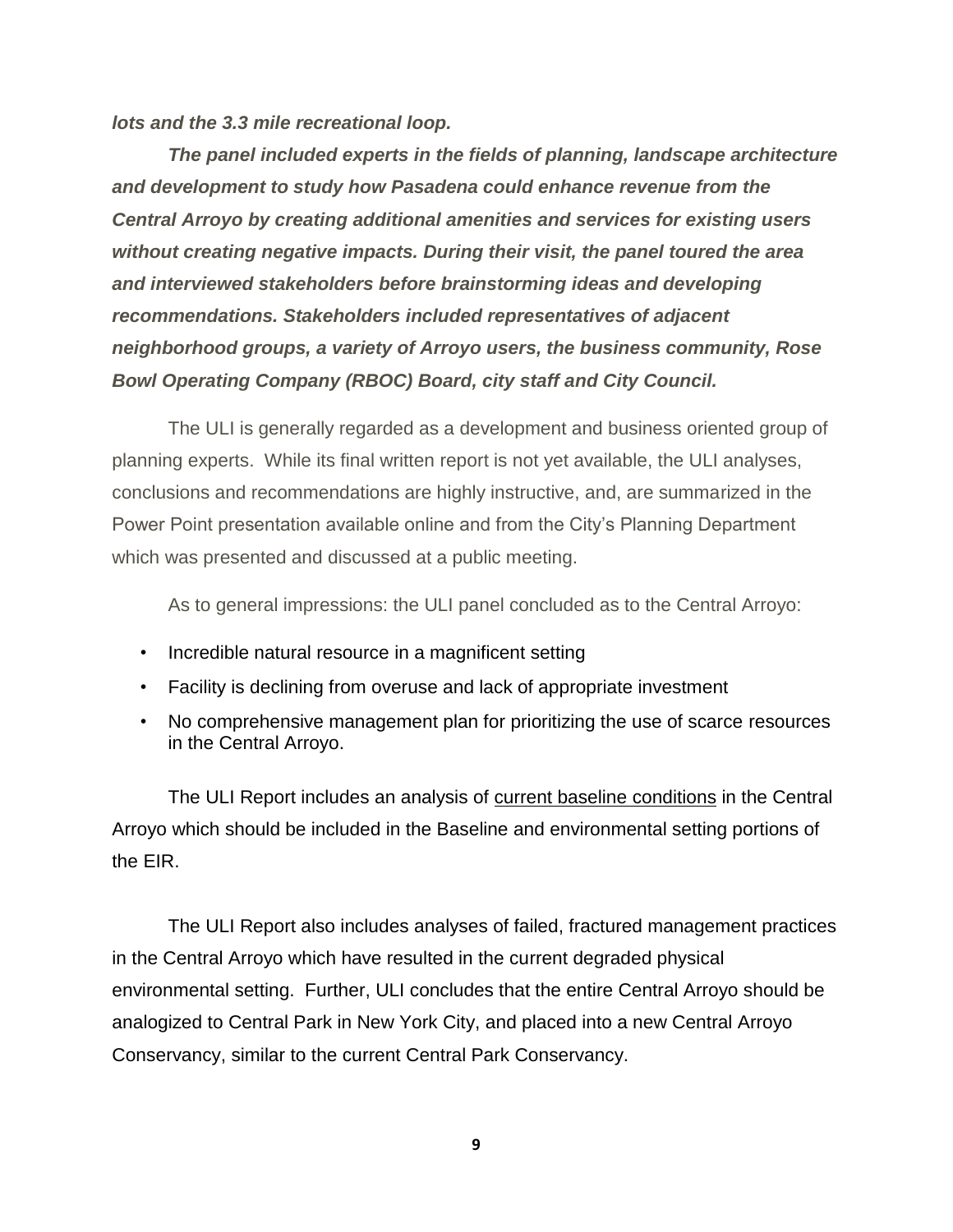While the Central Arroyo Conservancy proposal has not received formal review and discussion, LVAA has advocated for some time that City management of events and uses in the Central Arroyo is fractured, chaotic and out of control, and, that this current situation is exacerbated by the confusing, overlapping and gerrymandered jurisdictional Central Arroyo, and Arroyo in general, boundaries. The EIR, in our opinion, must include, as a mitigation, a Central Arroyo Management Plan that is transparent and provides a significant role for all stakeholders in the Centra Arroyo, including all the surrounding Arroyo neighborhoods.

As a matter of Planning, it clear to LVAA that doubling the number of Displacement Events by bringing in the NFL will put enormous pressure and stress on the Administrative capabilities of the City, including Police and Fire personnel, Public Works, Rose Bowl personnel and City Administration in general. The EIR should analyze the increase in numbers of permanent or temporary City staff will be required by the NFL presence in the Rose Bowl, including a mitigation staffing Plan.

The general position of the Initial Study appears to be that the NFL project will not result in physical changes in the Arroyo, particularly the Central Arroyo, because no physical changes are proposed in the Project description. The question is asked again: what will the NFL and the NFL team propose in terms of physical changes or improvements to the Rose Bowl and/or the Central Arroyo? Apparently, the City's answer is "nothing" because no such changes can occur without some sort of Permit. It is LVAA's position that the EIR should fully study the entitlement processes that would apply to any physical changes proposed for any reason anywhere in the Arroyo, including the Central Arroyo and the Rose Bowl itself, by the NFL or an NFL team, including requiring that all such entitlement processes occur in a transparent setting with full public review.

8. Traffic and Transportation; Public Safety -- Emergency Planning and Management. Obviously, traffic and transportation are matters of the highest concern to the neighborhoods surrounding and impacted by Rose Bowl events.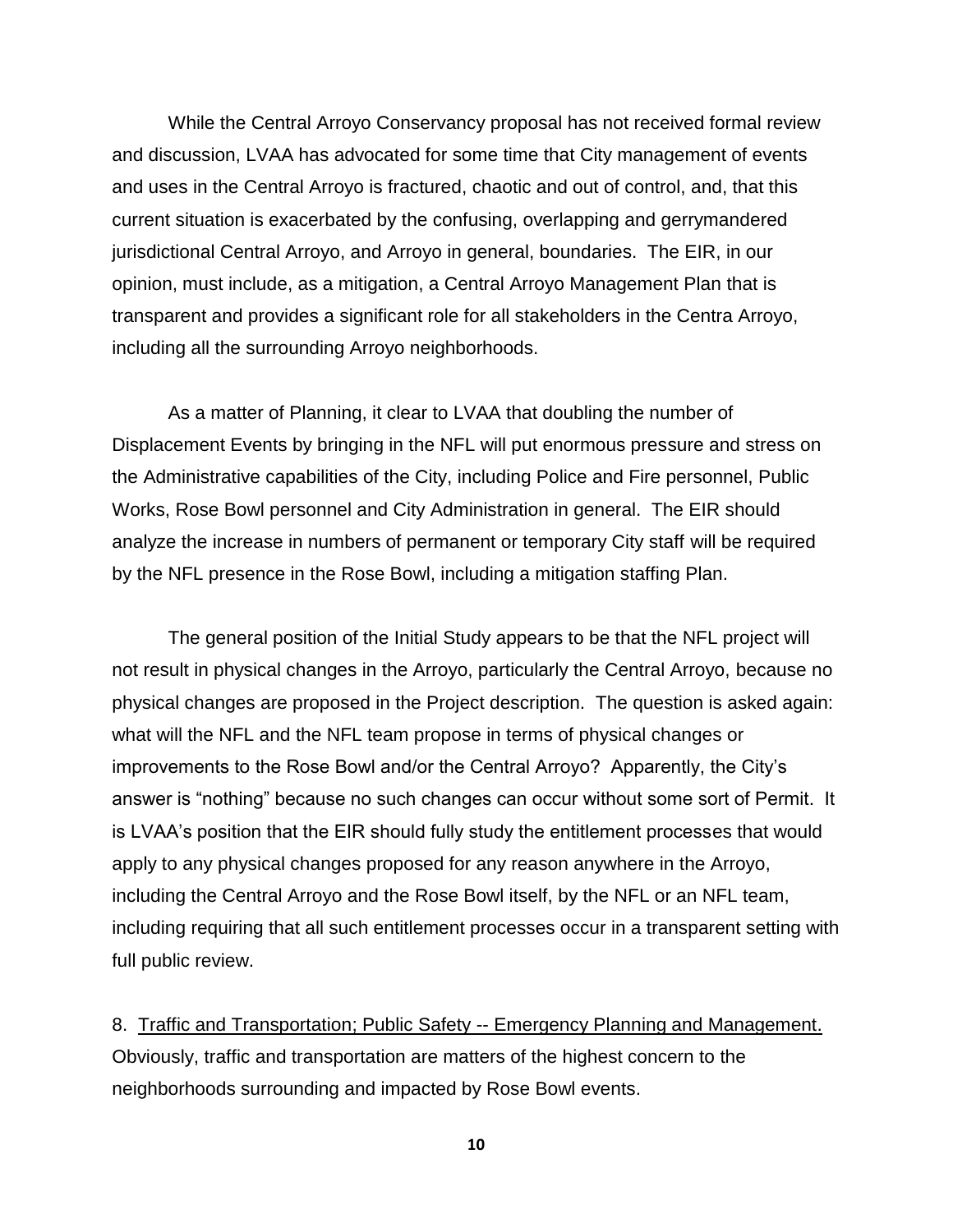In connection with determining the baseline, analyzing the impacts, including cumulative impacts, and arriving at mitigations, LVAA does not accept what appears to be the pre-determined view of the City: mitigation below thresholds of significance is not possible. We expect that every effort in this EIR will be made to analyze all impacts, including cumulative ones, and to propose all feasible mitigations. Further, we expect a series of feasible mitigation measures carefully crafted in detail to protect all neighborhoods surrounding the Arroyo, but particularly the Linda Vista-Annandale neighborhood, from the impacts of the traffic generated by the NFL project.

In terms of the proper approach to traffic and congestion analyses, we concur with and support all of the traffic and congestion comments made by the West Pasadena Residents Association (WPRA) on Pages 1 – 3, Section 2 (Game Day Conditions – Traffic and Congestion) in Exhibit 2 to the WPRA Scoping Letter dated April 12, 2012.

Currently, traffic management, including ingress and egress through the neighborhoods and throughout the Central Arroyo, is under the control of the Pasadena Police Department. Over many years, certain effective policies and practices have been developed which the Police follow on an ad hoc and sometimes haphazard basis. We are not aware of any publicly available written reference manual of these policies and practices. Each time there is a change-over of Police personnel in charge of Rose Bowl event traffic management, LVAA often is faced with "starting over" to be sure that the policies and practices previously agreed to and tested are implemented.

Traffic mitigations must include, for consistency and reliability, a written, publicly accessible, manual of all applicable Rose Bowl event traffic/parking management policies and practices, including staffing and back-up planning.

Currently, if the Police are distracted during a Displacement Event day by, for example, some activity such as the "Occupy the Rose Parade" effort this year, the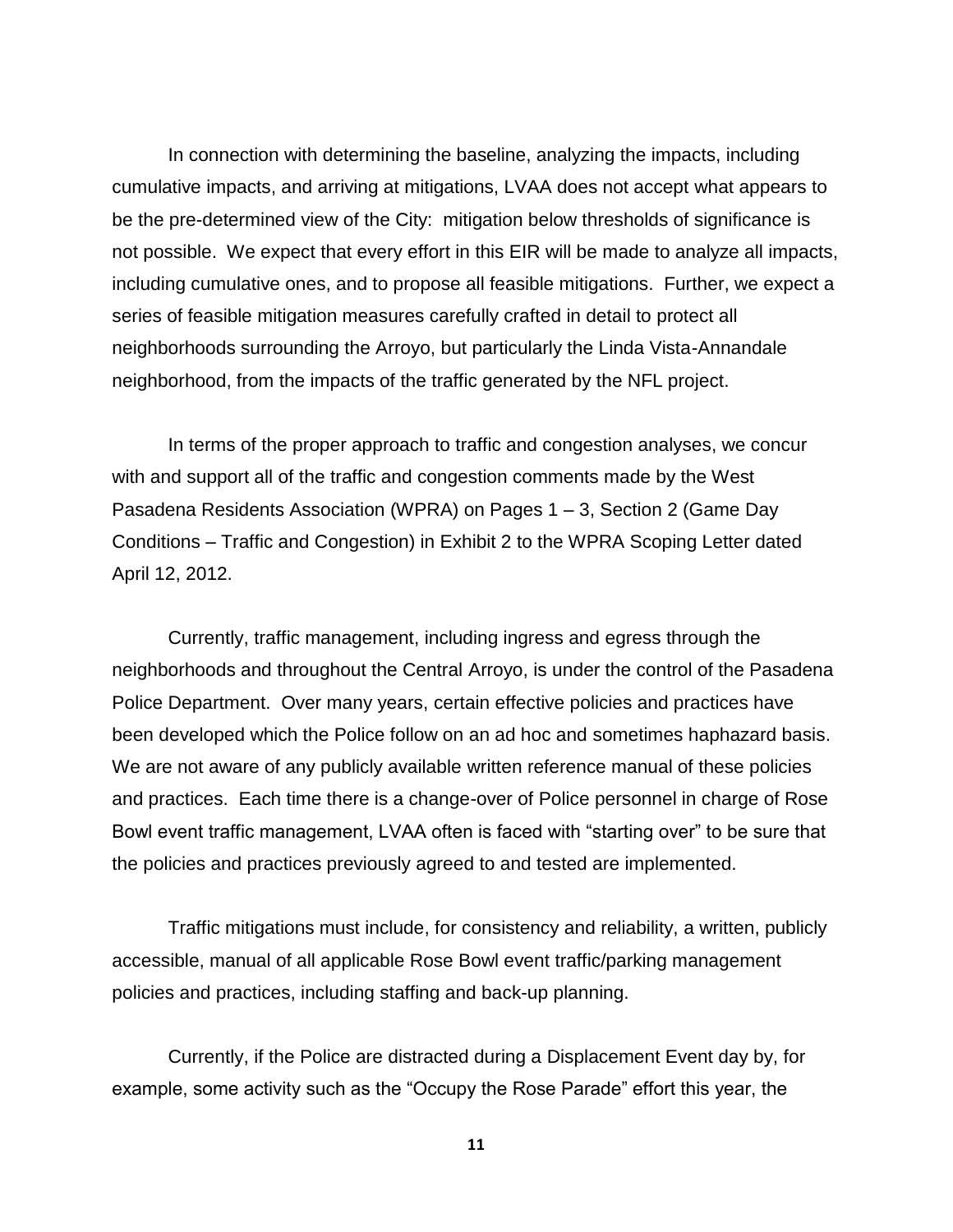Police reserve the right to divert resources from Event/neighborhood traffic management to the higher priority perceived need. The written manual must include plans for backing up Police traffic management of Rose Bowl events if the Police are diverted.

The ultimate challenge to Traffic and Congestion management and Public Safety in connection with NFL and all other Displacement events is Emergency/Natural Disaster planning management. The Initial Study and prior Environmental documents rely on the City's current disaster preparedness planning. LVAA disagrees with this assessment of preparedness. Doubling the number of Displacement events, including bringing NFL patrons into the Arroyo who, unlike UCLA fans who have attended football games in the Rose Bowl for years, have little experience with exiting the Central Arroyo, brings the risk of failure to respond to Emergencies and Disasters to a very high degree.

It should be noted that very few of the Linda Vista-Annandale neighbors have a secondary exit route in the event of a major disaster such as a major Earthquake and/or a fast-moving fire. (Note further: large areas of dry brush are "behind", to the West of, the LVAA neighborhood and these areas have not burned for many years; and, Linda Vista-Annandale includes a large number of narrow, winding hillside roads.) A very large number of cars and residents will exit onto Linda Vista Avenue at the same time as thousands of Rose Bowl attendees attempt to exit up and out ot the Central Arroyo using, essentially, the same routes, causing chaos and gridlock, and, potentially enormous loss of property and life similar to the Oakland Fire result some years ago.

The EIR must include a Baseline Study of current catastrophic Emergency conditions, and, as a mitigation, include an LVAA Area Emergency Preparedness and Response Plan that covers exactly how during an NFL or other Displacement Event all residents and Event attendees will be protected and evacuated, and, how Police and Fire personnel, augmented by from other jurisdictions as required, will adequately respond to such an Emergency.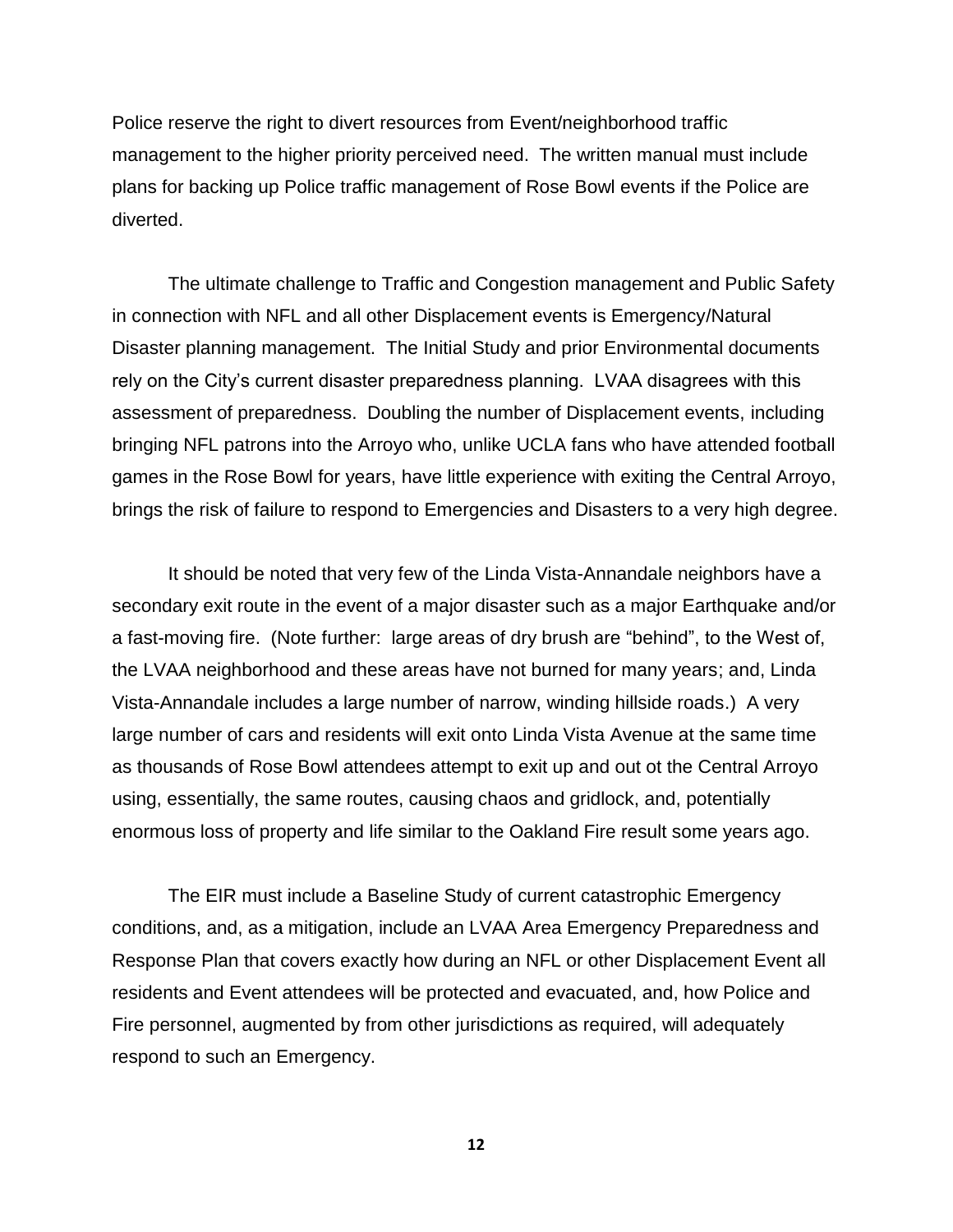Whether a catastrophic fire or other emergency, or, any type of fire in the Linda Vista hills, on a Red Flag day, the EIR must consider the implications of Red Flag Day policies put in place by the Pasadena Fire Department against NFL and other Displacement events. These implications include special requirements to clear and divert traffic entering or exiting the Linda Vista-Annandale neighborhood, including Linda Vista Ave., to enable Fire equipment from Pasadena Fire or other jurisdictions access on an expedited basis to the Linda Vista hills.

The Traffic section of the EIR must fully analyze the impacts, including cumulative impacts, of the Lincoln Properties Project (Parsons site) which will be one of the largest mixed use projects in Pasadena history (nearly 1 million square feet phased over time), and will, in addition to introducing enormous numbers of vehicles and trips onto the streets of West Pasadena, have the potential to completely eliminate, particularly during construction, the current Rose Bowl shuttle system taking Rose Bowl attendees, who park at Parsons and reduce traffic in the Central Arroyo, to and from the Rose Bowl, particularly during construction.

9. Aesthetics: NFL "Branding". Will there be "NFL" signage, symbols, and commercial advertising in and around the Rose Bowl area as a result of the project? Such a foreseeable project impact will degrade the Central Arroyo, including its existing visual character and quality, and the existing visual character and quality of all the neighborhoods surrounding the Arroyo. Such Aesthetic impacts must be evaluated and mitigated.

Will NFL tailgating involve impacts over and above the current UCLA activities, including banners, special lights, souvenir retail installations, tourism installations, and such? As is typical of NFL fans, will the use of large intrusive Recreational Vehicles be accommodated in the Central Arroyo? If so, all such impacts must be evaluated and mitigated.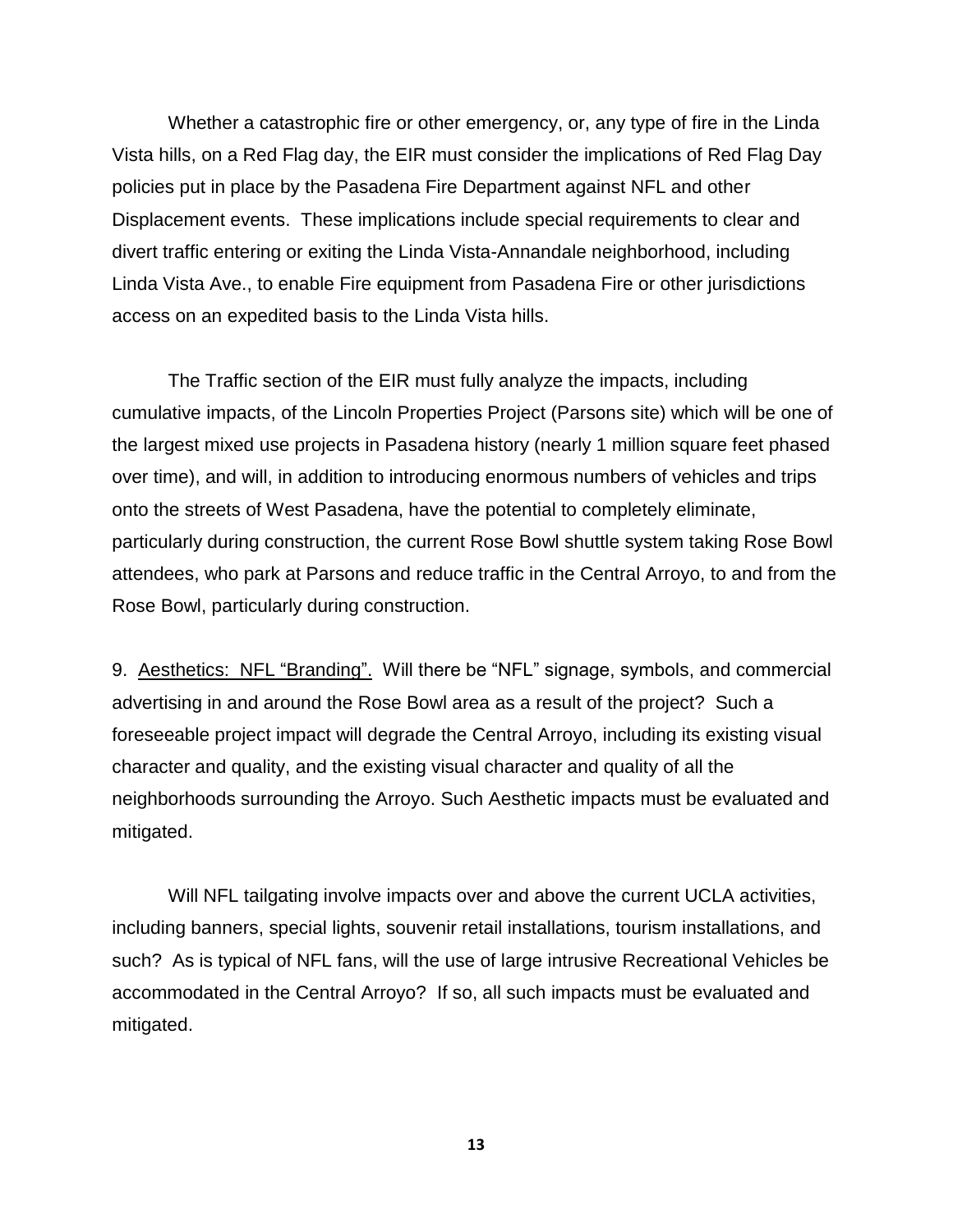10. Public Services – Public Safety/Police. The Initial Study is in error in that it does not include the topic of Public Services (Public Safety/Police) for study.

LV AA's opinion is that a Baseline Study must be undertaken to determine current Public Safety conditions. The Study would enable the EIR to include the legally required analysis to address the kinds of criminal incidents, public safety concerns and emergency and disaster scenarios that could occur within the Project Site, and evaluate whether the level of resources needed to provide effective security oversight and emergency response would and could be provided, including on a cumulative basis. In studying and analyzing Public Safety issues, LVAA believes that close consultation should take place with the Pasadena Police Department, and, that a detailed and comprehensive Public Safety Plan should be developed and implemented as a mitigation measure..

From LVAA's general knowledge of NFL events and venues, specific issues related to police protection that must be addressed in the EIR include crime, crowd management, communication and command operations, natural disasters, and the potential for terrorist attacks.

As to crime, it appears to LVAA that certain types of crimes associated with large crowds at NFL venues will increase with NFL games, including ticket scalping, fraud, pick pocketing, theft of property and merchandise, and other civil and criminal violations. With the increases in the number and size of events that would occur within the Project Site, it seems clear that these types of crimes could occur more frequently. This increased frequency has the potential to result in an impact on police protection services.

Tailgating (i.e., drinking (often alcohol) and eating in small groups within vehicle parking areas prior to an event), is an activity that is associated with sporting venues, including the Rose Bowl. Such activities can lead to drunk and disorderly conduct in the parking lots and in the stadium. In this connection, LVAA has observed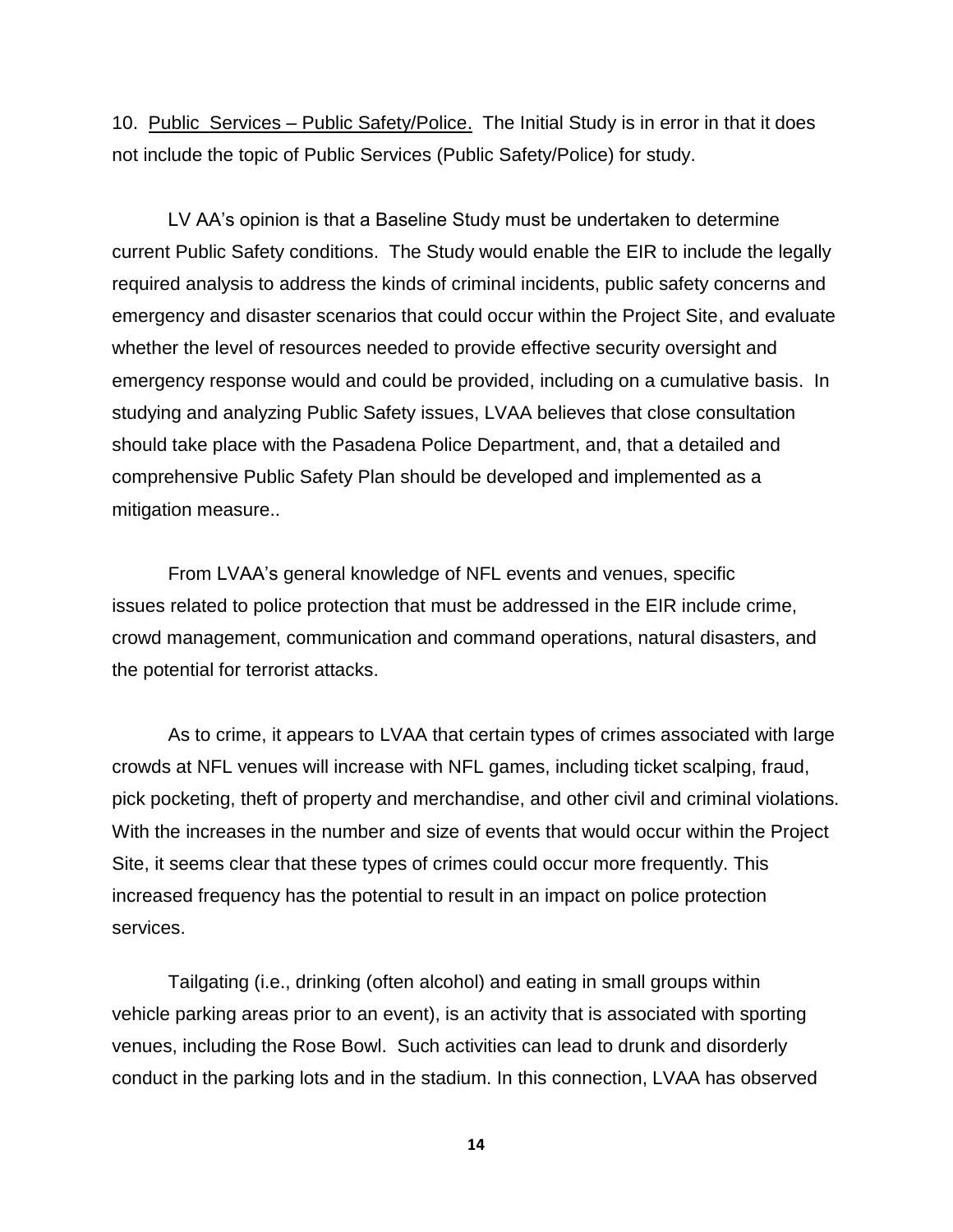that NFL tailgating operates on a much larger and more intense level than UCLA tailgating. The current Rose Bowl alcohol policy may not be adequate for NFL tailgating. The EIR must fully consider all the significant impacts of tailgating including increased demand for police protection services.

The Proposed Project would result in an increase in the number and frequency of Displacement events within the Project Site, doubling the number of large crowd events when compared with existing conditions. Crowd management and control must be addressed, particularly since typical NFL crowds will be involved. Crowd management and crowd control will also be extremely important in protecting neighborhoods adjacent to the Arroyo. In studying this topic, control of persons entering or attempting to enter the Arroyo without an event and/or parking ticket must be addressed and mitigated. This is a particularly important effort with respect to NFL games where large numbers of persons without tickets are known to come to the venue to enjoy the experience outside the venue.

The current command and control operations at the Rose Bowl must be evaluated in light of the NFL proposal, and improved command and control of Police and Fire personnel and resources recommended and implemented as required.

LVAA understands that NFL venues constitute Mass Gathering Venues, also known as soft targets. Placing NFL games in the Rose Bowl will transform the Rose Bowl into a much more likely soft target. The soft target impacts on Police (and Fire) service protection from NFL games in the Rose Bowl must be considered in the EIR and mitigated.

Natural disasters are discussed above in terms of Traffic, but such disasters also must be fully analyzed in terms of emergency response personnel and capabilities.

LVAA observes that motor officers are crucial to managing Displacement Event traffic flow and parking areas as well as protecting the surrounding neighborhoods from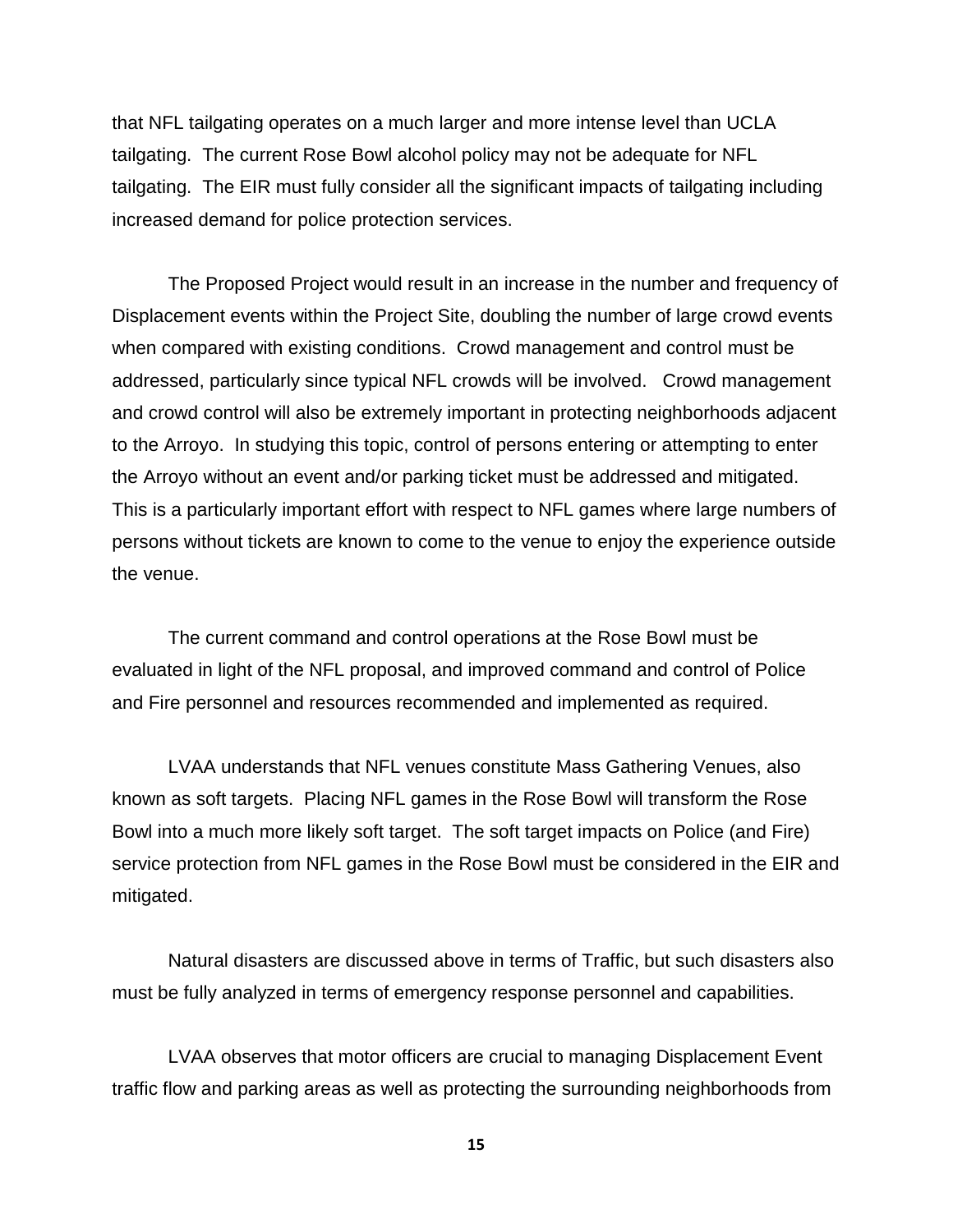intrusion. The EIR must study whether there are enough motor officers to provide these services if UCLA plays on Saturday and NFL on Sunday, especially if UCLA is scheduled for an evening game and the NFL is early the following day.

Old Pasadena's weekend activity requires a special deployment of officers due to the alcohol consumption and large crowds. The NFL would be expected to generate similar crowds on game days (Sundays, occasional Mondays and Thursdays). The impact on the "drain" on officers 3 nights in Old Pasadena while maintaining staffing levels for the event and the rest of the city needs to be evaluated.

11. Project Alternatives. The City, in the recent past, has encountered criticism of its efforts at legally adequate study of Project Alternatives. Here, the problem is exacerbated by the fact that the Project is being sponsored and promoted by the City itself, and this conflict may inhibit full and adequate consideration of a range of feasible Alternatives to the proposed project or its location which will reduce the project's significant environmental impacts while feasibly attaining most of the project's basic objectives. LVAA expects that the EIR Consultant will conduct a legally adequate study of Project Alternatives, including the Environmentally Superior Alternative, the No Project Alternative, and, a range of feasible Alternatives that would feasibly attain most of the project's basic objectives which appear to be rooted in raising funds to cover the \$21 million or so cost overrun on the Rose Bowl Renovation construction project.

12. Cumulative Effects. LVAA agrees with WPRA that Cumulative Impacts must be evaluated on a consecutive basis, year-by-year, and, on a cumulative basis over the entire five (5) year period on a year-by-year basis. See Page 5 of Exhibit 2 to the WPRA Scoping Letter dated April 12, 2012.

Most importantly, the EIR must analyze and mitigate the cumulative impacts of all current and foreseeable projects in Pasadena. These projects include, but are not limited to, the Art Center College of Design Master Plan, the La Loma Bridge Restoration Project, the Marriott Residence Hotel Project, all ongoing Projects in